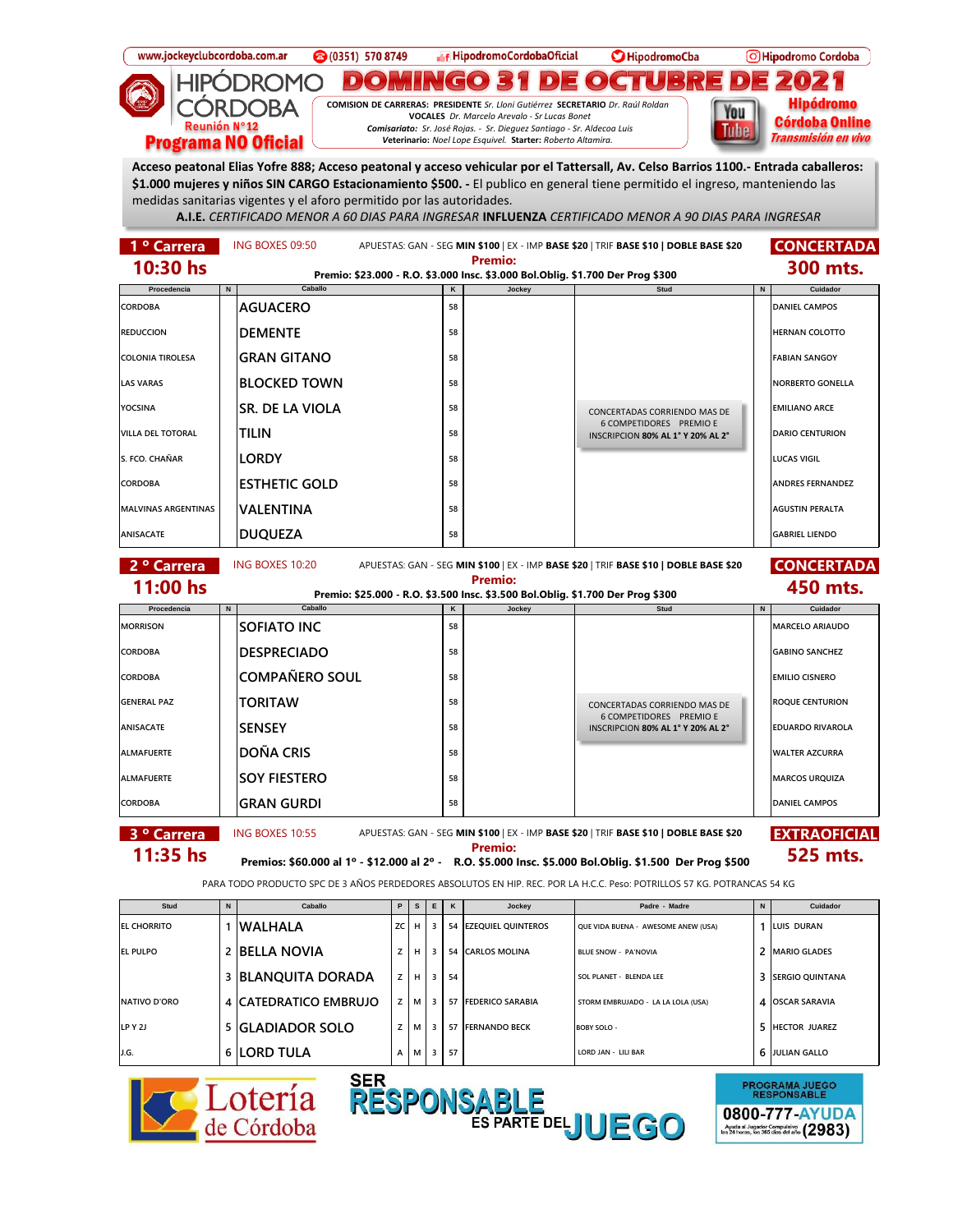| 4 <sup>°</sup> Carrera                                                                                                                                  |             | ING BOXES 11:30          |    |        |        |    |                                                                                                                      | APUESTAS: GAN - SEG MIN \$100   EX - IMP BASE \$20   TRIF BASE \$10   DOBLE BASE \$20                                                                                                                                                              |                | <b>CONCERTADA</b>          |
|---------------------------------------------------------------------------------------------------------------------------------------------------------|-------------|--------------------------|----|--------|--------|----|----------------------------------------------------------------------------------------------------------------------|----------------------------------------------------------------------------------------------------------------------------------------------------------------------------------------------------------------------------------------------------|----------------|----------------------------|
| 12:10 hs                                                                                                                                                |             |                          |    |        |        |    | <b>Premio:</b><br>Premio: \$30.000 - R.O. \$4.000 Insc. \$4.000 Bol.Oblig. \$1.700 Der Prog \$300                    |                                                                                                                                                                                                                                                    |                | 290 mts.                   |
| Procedencia                                                                                                                                             | $\mathsf N$ | Caballo                  |    |        |        | Κ  | Jockey                                                                                                               | <b>Stud</b>                                                                                                                                                                                                                                        | $\hbox{\bf N}$ | Cuidador                   |
| <b>YOCSINA</b>                                                                                                                                          |             | <b>MBAPPE</b>            |    |        |        | 58 |                                                                                                                      |                                                                                                                                                                                                                                                    |                | <b>EMILIANO ARCE</b>       |
| <b>GENERAL PAZ</b>                                                                                                                                      |             | PRIMERA DAMA             |    |        |        | 58 |                                                                                                                      |                                                                                                                                                                                                                                                    |                | <b>ROQUE CENTURION</b>     |
| <b>EMBALSE</b>                                                                                                                                          |             | <b>FANTASTICA</b>        |    |        |        | 58 |                                                                                                                      | CONCERTADAS CORRIENDO MAS DE                                                                                                                                                                                                                       |                | <b>CRISTIAN MALDONADO</b>  |
| <b>ARGUELLO</b>                                                                                                                                         |             | <b>SOCIO</b>             |    |        |        | 58 |                                                                                                                      | 6 COMPETIDORES PREMIO E<br>INSCRIPCION 80% AL 1° Y 20% AL 2°                                                                                                                                                                                       |                | <b>LEONARDO SALINAS</b>    |
| CORDOBA                                                                                                                                                 |             | <b>INESPERADA</b>        |    |        |        | 58 |                                                                                                                      |                                                                                                                                                                                                                                                    |                | RAFAEL AZZOLINA            |
| <b>RIO SEGUNDO</b>                                                                                                                                      |             | <b>DON AGUSTIN</b>       |    |        |        | 58 |                                                                                                                      |                                                                                                                                                                                                                                                    |                | SERGIO LUDUEÑA             |
| <b>RIO SEGUNDO</b>                                                                                                                                      |             | <b>COUTIÑO</b>           |    |        |        | 58 |                                                                                                                      |                                                                                                                                                                                                                                                    |                | SERGIO LUDUEÑA             |
| 5 <sup>o</sup> Carrera                                                                                                                                  |             | ING BOXES 12:05          |    |        |        |    |                                                                                                                      | APUESTAS: GAN - SEG MIN \$100   EX - IMP BASE \$20   TRIF BASE \$10   DOBLE BASE \$20                                                                                                                                                              |                | <b>NO OFICIAL</b>          |
| 12:45 hs                                                                                                                                                |             |                          |    |        |        |    | <b>Premio:</b>                                                                                                       |                                                                                                                                                                                                                                                    |                | 1200 mts.                  |
|                                                                                                                                                         |             |                          |    |        |        |    |                                                                                                                      | Premios: \$65.000 al 1º - \$13.000 al 2º - R.O. \$5.000 Insc. \$5.000 Bol.Oblig. \$1.500 Der Prog \$500<br>PARA TODO CABALLO SPC DE 3 AÑOS PERDEDORES EN DIST. DE 1000 MTS O MAS EN HIP. REC. POR LA H.C.C. Peso: POTRILLOS 57 KG. POTRANCAS 54 KG |                |                            |
|                                                                                                                                                         |             |                          |    |        |        |    |                                                                                                                      |                                                                                                                                                                                                                                                    |                |                            |
| Stud<br>ZEUZ                                                                                                                                            | N           | Caballo                  | z  | s<br>н | Ε<br>3 | κ  | Jockey<br>54 LEOPOLDO ARMOHA                                                                                         | Padre - Madre<br>WAR COMMAND (USA) - BELLEZA ROMANA                                                                                                                                                                                                | $\mathsf{N}$   | Cuidador<br>1 LUCIO PATIÑO |
|                                                                                                                                                         |             | 1 BELLA DE ALMA          |    |        |        |    |                                                                                                                      |                                                                                                                                                                                                                                                    |                |                            |
| <b>TALLERES QUERIDO</b>                                                                                                                                 | 2           | BAILARIN DUBAI           | z  | м      | 3      |    | 57 EZEQUIEL QUINTEROS                                                                                                | E DUBAI (USA) - BAL DE REVE                                                                                                                                                                                                                        | 2              | JUAN CALDERON              |
| <b>TANGO STAR</b>                                                                                                                                       | 3           | <b>RIDDICK</b>           | ZC | м      | 3      |    | 57 EZEQUIEL HAMITY                                                                                                   | GALAN DE CINE - DA TOSCANA                                                                                                                                                                                                                         | 3              | <b>SERGIO QUINTANA</b>     |
| <b>EL ARROYO</b>                                                                                                                                        |             | 4 FURIA MAGICA           | z  | н      | 3      | 54 |                                                                                                                      | REMOTE (GB) - LUCKY MAGA                                                                                                                                                                                                                           |                | 4 EDGARDO ZUIN             |
| <b>LOS TRES HERMANOS</b>                                                                                                                                | 5           | LINDO SHAM               | A  | М      | 3      |    | 57 NICOLAS MORA                                                                                                      | BELLA SHAMBROCK (USA) - LA BATTY LINDA                                                                                                                                                                                                             | 5              | <b>HORACIO GUZMAN</b>      |
| <b>BUENA VIDA</b>                                                                                                                                       |             | 6  LOVER D'ORO           | z  | н      | 3      |    | <b>54 TOMAS ARRIETA</b>                                                                                              | EXODUS (USA) - CARA RUISEÑORA                                                                                                                                                                                                                      | 6              | JAVIER BONACCI             |
| 6 <sup>°</sup> Carrera<br>ING BOXES 12:40<br><b>CONCERTADA</b><br>APUESTAS: GAN - SEG MIN \$100   EX - IMP BASE \$20   TRIF BASE \$10   DOBLE BASE \$20 |             |                          |    |        |        |    |                                                                                                                      |                                                                                                                                                                                                                                                    |                |                            |
| 13:20 hs                                                                                                                                                |             |                          |    |        |        |    | <b>Premio: VETERINARIA FARVET</b><br>Premio: \$38.000 - R.O. \$4.000 Insc. \$4.000 Bol.Oblig. \$1.700 Der Prog \$300 |                                                                                                                                                                                                                                                    |                | 475 mts.                   |
| Procedencia                                                                                                                                             | N           | Caballo                  |    |        |        | κ  | Jockey                                                                                                               | <b>STUD</b>                                                                                                                                                                                                                                        | N              | Cuidador                   |
| <b>GENERAL PAZ</b>                                                                                                                                      |             | <b>INCLUSIVE</b>         |    |        |        | 58 |                                                                                                                      |                                                                                                                                                                                                                                                    |                | <b>MARIO CUELLO</b>        |
| <b>LA CRUZ</b>                                                                                                                                          |             | <b>PANTERITA</b>         |    |        |        | 58 |                                                                                                                      |                                                                                                                                                                                                                                                    |                | <b>GUSTAVO RAMOS</b>       |
| <b>LOS REARTES</b>                                                                                                                                      |             | <b>RITMO Y COPAS</b>     |    |        |        | 58 |                                                                                                                      |                                                                                                                                                                                                                                                    |                | <b>ROLANDO TORRES</b>      |
| <b>ANISACATE</b>                                                                                                                                        |             | <b>FORTROY</b>           |    |        |        | 58 |                                                                                                                      |                                                                                                                                                                                                                                                    |                | <b>EDUARDO RIVAROLA</b>    |
| CORDOBA                                                                                                                                                 |             | EL BATTY                 |    |        |        | 58 |                                                                                                                      |                                                                                                                                                                                                                                                    |                | <b>JULIAN GALLO</b>        |
| <b>RIO SEGUNDO</b>                                                                                                                                      |             | <b>ANGELITO</b>          |    |        |        | 58 |                                                                                                                      |                                                                                                                                                                                                                                                    |                | SERGIO LUDUEÑA             |
| 7 <sup>°</sup> Carrera                                                                                                                                  |             | ING BOXES 13:20          |    |        |        |    |                                                                                                                      | APUESTAS: GAN - SEG MIN \$100   EX - IMP BASE \$20   TRIF BASE \$10   DOBLE BASE \$20                                                                                                                                                              |                | <b>CONCERTADA</b>          |
| 14:00 hs                                                                                                                                                |             |                          |    |        |        |    | <b>Premio:</b>                                                                                                       |                                                                                                                                                                                                                                                    |                | 500 mts.                   |
| Procedencia                                                                                                                                             | $\,$ N      | Caballo                  |    |        |        | κ  | Jockey                                                                                                               | Premio: \$5.000 P.C.C. - R.O. \$3.000 Insc. \$3.000 Bol.Oblig. \$2.200 Der Prog \$300                                                                                                                                                              | N              | Cuidador                   |
| SEBASTIAN EL CANO                                                                                                                                       |             | <b>SABATICO BLACK</b>    |    |        |        | 58 |                                                                                                                      |                                                                                                                                                                                                                                                    |                | <b>ALEXIS CARABAJAL</b>    |
| <b>MORRISON</b>                                                                                                                                         |             | PERFECT EMPER            |    |        |        | 58 |                                                                                                                      |                                                                                                                                                                                                                                                    |                | JOSE MONASTEROLO           |
| S. FCO. CHAÑAR                                                                                                                                          |             | <b>MR. BLACK PANTHER</b> |    |        |        | 58 |                                                                                                                      |                                                                                                                                                                                                                                                    |                | <b>SERGIO MONTE</b>        |
| <b>VILLA DEL TOTORAL</b>                                                                                                                                |             | INFANTA ROMANA           |    |        |        | 58 |                                                                                                                      |                                                                                                                                                                                                                                                    |                | <b>CRISTIAN ARGAÑARAZ</b>  |
| <b>SAN AGUSTIN</b>                                                                                                                                      |             | <b>MY BOSS</b>           |    |        |        | 58 |                                                                                                                      |                                                                                                                                                                                                                                                    |                | <b>FRANCO JUAREZ</b>       |
| 8 <sup>°</sup> Carrera                                                                                                                                  |             | ING BOXES 14:00          |    |        |        |    |                                                                                                                      | APUESTAS: GAN - MIN \$100   EX - IMP BASE \$20   DOBLE BASE \$20                                                                                                                                                                                   |                | <b>CONCERTADA</b>          |
| 14:40 hs                                                                                                                                                |             |                          |    |        |        |    | <b>Premio:</b>                                                                                                       |                                                                                                                                                                                                                                                    |                | 290 mts.                   |
| Procedencia                                                                                                                                             | N           | Caballo                  |    |        |        | κ  | Jockey                                                                                                               | Premio: \$7.000 P.C.C. - R.O. \$5.000 Insc. \$5.000 Bol.Oblig. \$2.200 Der Prog \$300                                                                                                                                                              | N              | Cuidador                   |
| <b>FERREYRA</b>                                                                                                                                         |             | <b>PEMAHUAYEN</b>        |    |        |        | 58 |                                                                                                                      |                                                                                                                                                                                                                                                    |                | <b>OSCAR LEVRINO</b>       |
| <b>JESUS MARIA</b>                                                                                                                                      |             | <b>ACERTIJO</b>          |    |        |        | 58 |                                                                                                                      |                                                                                                                                                                                                                                                    |                | <b>AMADEO PANICO</b>       |
| <b>CORDOBA</b>                                                                                                                                          |             | <b>POCHITO</b>           |    |        |        | 58 |                                                                                                                      |                                                                                                                                                                                                                                                    |                | <b>VICTOR RAMALLO</b>      |
| S. FCO. CHAÑAR                                                                                                                                          |             | SR. JUEZ                 |    |        |        | 58 |                                                                                                                      |                                                                                                                                                                                                                                                    |                | <b>LUCAS VIGIL</b>         |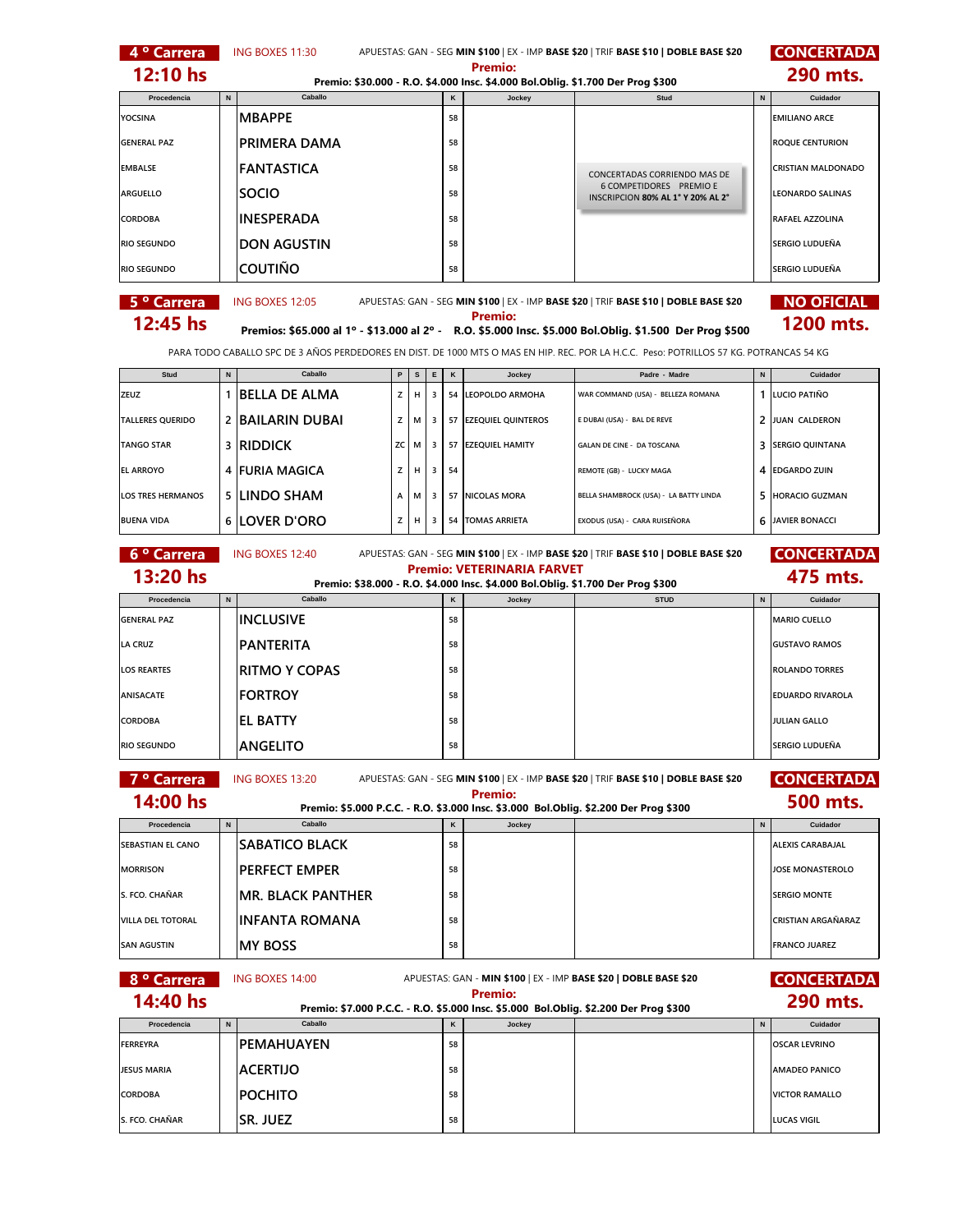

**9 ° Carrera** ING BOXES 14:40 APUESTAS: GAN - SEG **MIN \$100** | EX - IMP **BASE \$20** | TRIF **BASE \$10 | DOBLE BASE \$20 NO OFICIAL** 



**15:20 hs Premios: \$50.000 al 1º - \$10.000 al 2º - R.O. \$4.000 Insc. \$4.000 Bol.Oblig. \$1.500 Der Prog \$500 1200 mts.** PARA TODO CABALLO SPC DE 4 AÑOS Y MAS EDAD PERDEDORES EN DIST. DE 1000 MTS O MAS EN HIP. REC. POR LA H.C.C. Peso: 4 AÑOS 58 KG. 5 AÑOS 56 KG. 6 AÑOS Y MAS EDAD 54 KG.

| Stud                    | $\mathbf N$ | Caballo                       | P  | s | Е              | K  | Jockey                  | Padre - Madre                        | N | Cuidador                 |
|-------------------------|-------------|-------------------------------|----|---|----------------|----|-------------------------|--------------------------------------|---|--------------------------|
| <b>EL MISTOL</b>        |             | <b>THE BLACK LIST</b>         |    | м | 4              | 58 |                         | VIOLENCE (USA) - SPRING STORM        |   | <b>LUIS DURAN</b>        |
| DOÑA LILI               |             | 2 AFFLECK                     |    | м | 5              | 56 |                         | GRAND REWARD (USA) - LA GARDNER      |   | 2 EDUARDO LAMBERTUCCI    |
| <b>DON HIPOLITO</b>     |             | <b>3 SOL PRIMAVERA</b>        |    | н | 6              |    | 51 EZEOUIEL HAMITY      | SOL PLANET - DESTACADA GONE          |   | 3 EZEQUIEL HAMITY        |
| <b>ROJO NEGRO</b>       |             | 4 BACULUM                     |    | м | 4              | 58 |                         | PORTAL DEL ALTO - BELLA INTERPRETE   |   | 4 <b>SERGIO QUINTANA</b> |
| <b>MARCELITO</b>        |             | <b>5 INASHVILLE BEAUTIFUL</b> | z  | м | $\overline{4}$ | 58 |                         | NASHVILLE JET - BEDDA                |   | 5 FACUNDO ORTIZ          |
| <b>BENJAMIN</b>         | 6           | IMOUNTAIN OF GOLD             | ZC | м | 4              |    | 58 EZEQUIEL QUINTEROS   | <b>ASIATIC BOY - MOUNTAIN MAMMA</b>  |   | <b>6 LUIS DURAN</b>      |
| <b>OYE TANGO</b>        |             | IMAGNETIC CURSI               | Z  | м | 4              | 58 |                         | <b>GRAND CURSI - CHE MAGNA</b>       |   | 7 SERGIO QUINTANA        |
| <b>LAS FLORES</b>       |             | 8 BAJO CURSI                  | А  | м | 4              | 58 |                         | <b>GRAND CURSI - BAJO PROTESTA</b>   |   | 8 SERGIO QUINTANA        |
| <b>EL RUSO</b>          |             | 9 CALABRESE                   |    | м | -5             |    | <b>56 TOMAS ARRIETA</b> | CONSISTENT (USA) - CATCH AND RELEASE |   | 9   MARIO GLADES         |
| <b>EL DANILO</b>        |             | 10 FLESH CONFITE              |    | м | 5              |    | 56 CARLOS MOLINA        | FLESH FOR FANTASY - ABRILLANTA       |   | 10 MARIO GLADES          |
| <b>CLAUDIA Y DANIEL</b> |             | 11 MI LOCURA                  |    | н | 4              | 55 |                         | RUNFORTHEDOE (BRZ) - HAYAAM          |   | 11 OSCAR LOPEZ           |

**10 ° Carrera MING BOXES 15:20** APUESTAS: GAN - SEG **MIN \$100** | EX - IMP BASE \$20 | TRIF BASE \$10 | DOBLE BASE \$20 **NO OFICIAL** 

**16:00 hs Premios: \$65.000 al 1º - \$13.000 al 2º -** R.O. \$4.000 Insc. \$4.000 Bol.Oblig. \$1.500 Der Prog \$500 **1200 mts.** PARA TODO CABALLO SPC DE 3 AÑOS Y MAS EDAD GANADORES DE 1 CARRERA EN DIST. DE 1000 MTS O MAS EN HIP. REC. POR LA H.C.C. Peso: 3 AÑOS 59 KG. 4 AÑOS 57 KG. 5 AÑOS Y MAS EDAD 55 KG.

| FESU. JANUJ J7 NJ. 4 ANUJ J7 NJ. JANUJ LIVIAJ LIZALI JJ NJ. |             |                       |   |    |    |   |                       |                               |  |                         |  |  |
|-------------------------------------------------------------|-------------|-----------------------|---|----|----|---|-----------------------|-------------------------------|--|-------------------------|--|--|
| Stud                                                        | $\mathbf N$ | Caballo               | P | s. | E. | K | Jockey                | Padre - Madre                 |  | Cuidador                |  |  |
| <b>EL DATO</b>                                              |             | <b>CULPABLE IGUAL</b> |   | м  |    |   | 59 LEOPOLDO ARMOHA    | BLAMEITONRIO - UALWAYSTHESAME |  | <b>OSCAR LOPEZ</b>      |  |  |
| <b>MI VIEJO</b>                                             |             | 2 ANDANDO             |   | М  |    |   | 57 EZEOUIEL HAMITY    | VILLERO CAT - CRIMINAL MINDS  |  | <b>2 IMANUEL GOMEZ</b>  |  |  |
| <b>SIETE HERMANOS</b>                                       |             | 3 EL ZAREVICH         |   | м  |    |   | 59 EZEQUIEL QUINTEROS | PANEGIRICO - TERRASSE (BRZ)   |  | 3 JOSE BLANCO           |  |  |
| <b>EL GRINGO</b>                                            |             | 4 HONOR STUDENT       |   | н. |    |   | 54 TOMAS ARRIETA      | ENDORSEMENT (USA) - STUDIEUSE |  | 4   MAXIMILIANO ARRIETA |  |  |
| <b>LAS PINTADAS</b>                                         |             | 5 SAFWANA             |   | H  |    |   | 56 CARLOS MOLINA      | ASIATIC BOY - SAFAA (AUS)     |  | 5 IMARIO GLADES         |  |  |

| 11 ° Carrera             |   | ING BOXES 16:00                                                                                              |    | APUESTAS: GAN - MIN \$100  DOBLE BASE \$20 |  | <b>CONCERTADA</b>       |
|--------------------------|---|--------------------------------------------------------------------------------------------------------------|----|--------------------------------------------|--|-------------------------|
| $16:40$ hs               |   | Premio: \$20.000 P.C.C. - R.O. \$20.000 Insc. \$20.000 Bol.Oblig. \$2.500 Jue.Oblig. \$20.000 Der Prog \$300 |    | <b>Premio:</b>                             |  | 450 mts.                |
| Procedencia              | N | Caballo                                                                                                      | ĸ  | Jockey                                     |  | Cuidador                |
| <b>SEBASTIAN EL CANO</b> |   | <b>RELAJADO</b>                                                                                              | 58 |                                            |  | <b>ALEXIS CARABAJAL</b> |
| <b>RIO SEGUNDO</b>       |   | 2 TROPICAL                                                                                                   | 58 |                                            |  | 2 ISERGIO LUDUEÑA       |
| <b>SGO. DEL ESTERO</b>   |   | 3 JET SET                                                                                                    | 58 |                                            |  | 3 LEONARDO ROLDAN       |

**12 º Carrera EXTRAOFICIAL** ING BOXES 16:40 APUESTAS: GAN - SEG **MIN \$100** | EX - IMP **BASE \$20** | TRIF **BASE \$10 | DOBLE BASE \$20 17:20 hs Premios: \$50.000 al 1º - \$10.000 al 2º -** R.O. \$4.000 Insc. \$4.000 Bol.Oblig. \$1.500 Der Prog \$500 **525 mts.** 

PARA TODO CABALLO SPC DE 4 AÑOS PERDEDORES ABSOLUTOS EN HIP. REC. POR LA H.C.C. Peso: MACHOS 58 KG. HEMBRAS 55 KG

| Stud                  | N.             | Caballo                | P. | <b>S</b> | E              | K  | Jockey               | Padre - Madre                           | $\mathsf{N}$ | Cuidador                  |
|-----------------------|----------------|------------------------|----|----------|----------------|----|----------------------|-----------------------------------------|--------------|---------------------------|
| <b>LOS AMIGOS</b>     |                | IDOÑA VIOLENTA         | A  | н        | 4              | 55 |                      | VIOLENCE (USA) - DONZELA                |              | <b>GONZALO PERALTA</b>    |
| <b>BUENA VIDA</b>     | 2 <sup>1</sup> | <b>LUPO MAGICO</b>     |    | м        | 4              |    | 58 TOMAS ARRIETA     | LION'S CIRCLE (USA) - MAGICAL CAT (BRZ) |              | <b>2 JAVIER BONACCI</b>   |
| <b>LOS AMIGOS</b>     | 3              | IATLANTIC NASH         | zc | м        | 4              |    | 58 FACUNDO RIVERO    | NASHVILLE JET - ATLANTIC KISS           | 3.           | <b>JOSE MANASSERO</b>     |
| <b>DON GARO</b>       |                | 4 SUEÑO PALOMERO       | z  | м        | 4              |    | 58 GONZALO DOMINGUEZ | <b>FRESHMAN - INDY GRISLY</b>           |              | 4 RUBEN VIERA             |
| <b>EL 22</b>          | 5              | IMOCASINA SPRING       | z  | н        | $\overline{4}$ | 55 |                      | <b>GREENSPRING (USA) - MOCCA</b>        |              | 5 MAURICIO AVENDAÑO       |
| <b>LOS 4 HERMANOS</b> |                | 6 AGUARENA SONG        | A  | H        | 4              |    | 55 MARCOS MEDINA     | ALCINDOR (USA) - LA GOTA                |              | <b>6 IVICTOR MEDINA</b>   |
| <b>EL QUICO</b>       | 7 <sup>1</sup> | ILA DAUGHTER           |    | н        | 4              |    | 55 MARTIN MONTOYA    | BLUE SNOW - DAUGHTER INC                |              | 7   MARIO GLADES          |
| <b>DON AUGUSTO</b>    | 8              | IBODEGA DEL SOL        |    | н        | 4              |    | 55 EZEQUIEL HAMITY   | <b>SOL PLANET - VINERA</b>              |              | 8 SERGIO QUINTANA         |
| <b>LA SALVACION</b>   |                | 9 COMO OLVIDAR         | A  | м        | 4              | 58 |                      | <b>SUGGESTIVE BOY - CANATA</b>          |              | 9 SERGIO QUINTANA         |
| <b>SAN ROQUE</b>      |                | 10 SIN CREENCIA        |    | M        | 4              | 58 |                      | RUNFORTHEDOE (BRZ) - FIRE TEOLOGA       |              | <b>10 WALTER FLORES</b>   |
| <b>CHICO LINDO</b>    |                | 11 LORD FREEDOM        | A  | м        | 4              |    | 58 VICTOR RAMALLO    | LORD JAN - MI LIBERTAD                  |              | <b>11 IVICTOR RAMALLO</b> |
| <b>DON JOSE</b>       |                | <b>12 SHINNY VERSE</b> | z  | H        | 4              |    | 55 RODRIGO           | <b>BUEN VERSO - SHINNY SPRING</b>       |              | 12 FEDERICO VARELA        |

LAS CARRERAS DE 1.000 MTS CON MAS DE 8 RATIFICADOS SE DISPUTARÁN EN 1.100 MTS. LAS CARRERAS DE 1.100 MTS CON MAS DE 10 RATIFICADOS SE DISPUTARÁN EN 1.200 MTS. Los competidores ratificados que no sean presentados a la Reunión sin certificado veterinario de Hip. Rec. por la H.C.C. del J.C. C. serán multados por el importe de ratificaciónes de la competencia correspondiente. No podrán los JOCKEYS y APRENDICES que no posean SEGURO del Jockey Club Córdoba. Informar DATOS PERSONALES antes del inicio de la revnión. En todas las Condiciones se computará como carreras ganadas las que el SPC haya obtenido<br>en l impugnación que se quiera hacer, deberá ser presentada por escrito 24 HS antes del inicio de la reunión. **La decisión que se tome será Inapelable.**